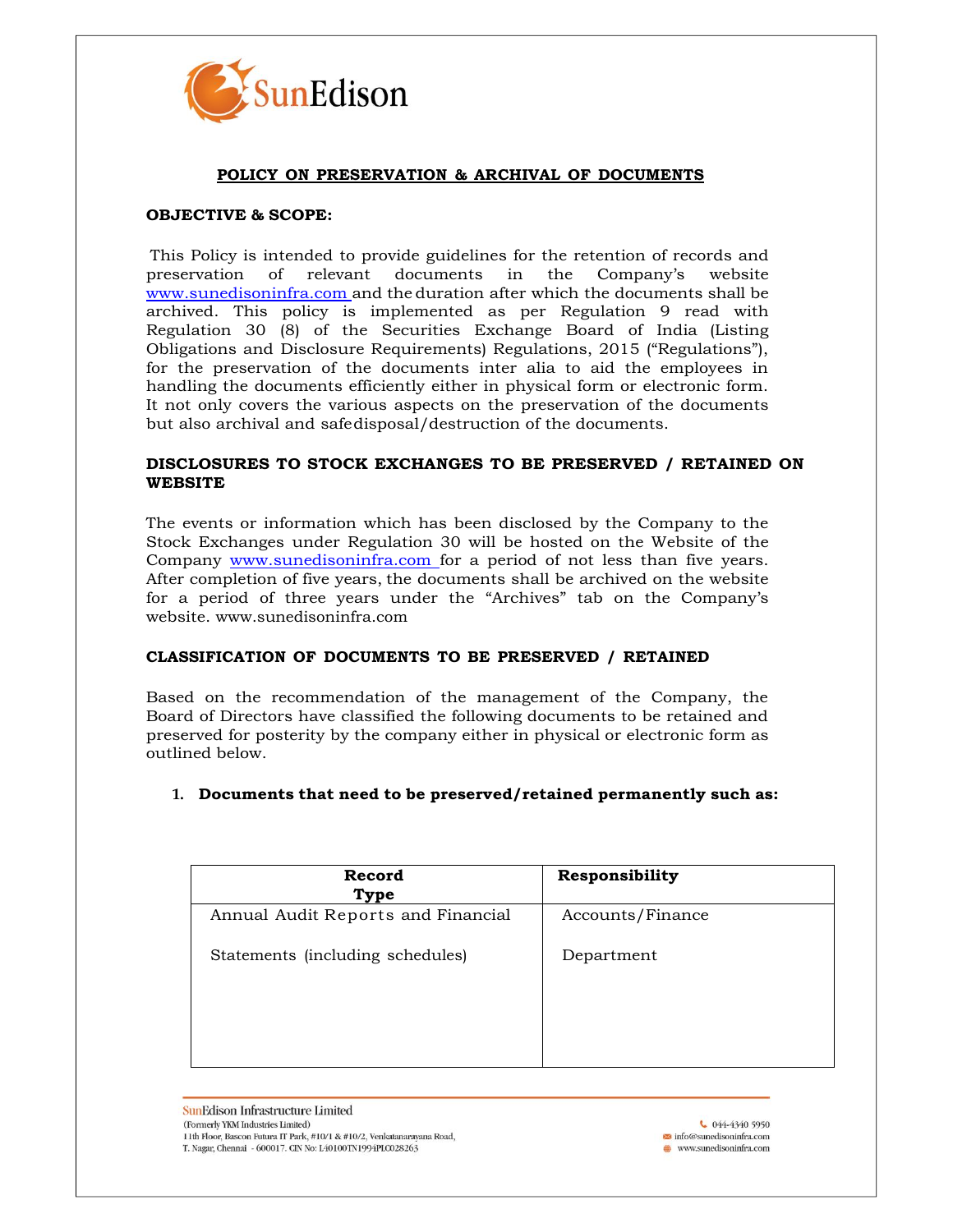

| Corporate Records (certificate of<br>incorporation, commencement of<br>business, listing agreement,<br>common seal, minutes book of the<br>board, committees, Shareholders<br>meetings | CS Department |
|----------------------------------------------------------------------------------------------------------------------------------------------------------------------------------------|---------------|
| thereof, annual reports originals, Etc.)                                                                                                                                               |               |

| Statutory approvals                   | CS Department        |  |
|---------------------------------------|----------------------|--|
| Policies and Procedures               |                      |  |
| Investment Records                    |                      |  |
| High Court/ Supreme Court Orders if   | Legal                |  |
|                                       |                      |  |
| any, Trademark & Copyright.           | Department           |  |
| HR E-manual                           | Human Resource       |  |
|                                       |                      |  |
|                                       | Department           |  |
| VAT, CST & Service Tax - Registration | CommercialDepartment |  |
|                                       |                      |  |
| Certificates of all states            |                      |  |
| Import Export Code                    |                      |  |

# **2. Documents that may be preserved/retained for a period of 8 years:**

| Record                                                                                                 | Responsibility     |
|--------------------------------------------------------------------------------------------------------|--------------------|
| Type                                                                                                   |                    |
| Accounting and Finance records<br>including Annual<br>Financial<br>statements excluding the following: | Finance Department |
| a. General Ledger<br>b. Land documents - sale /<br>purchasedeeds<br>c. Books of Accounts (For 8 Years) |                    |
| Tax Records excluding the following:                                                                   |                    |
| Tax-Exemption Documents<br>a.<br>andrelated                                                            |                    |
| correspondence                                                                                         |                    |
| b. Annual Information Returns –                                                                        |                    |

 $044-43405950$  $\bullet$  info@sunedisoninfra.com<br> $\bullet$  www.sunedisoninfra.com ٦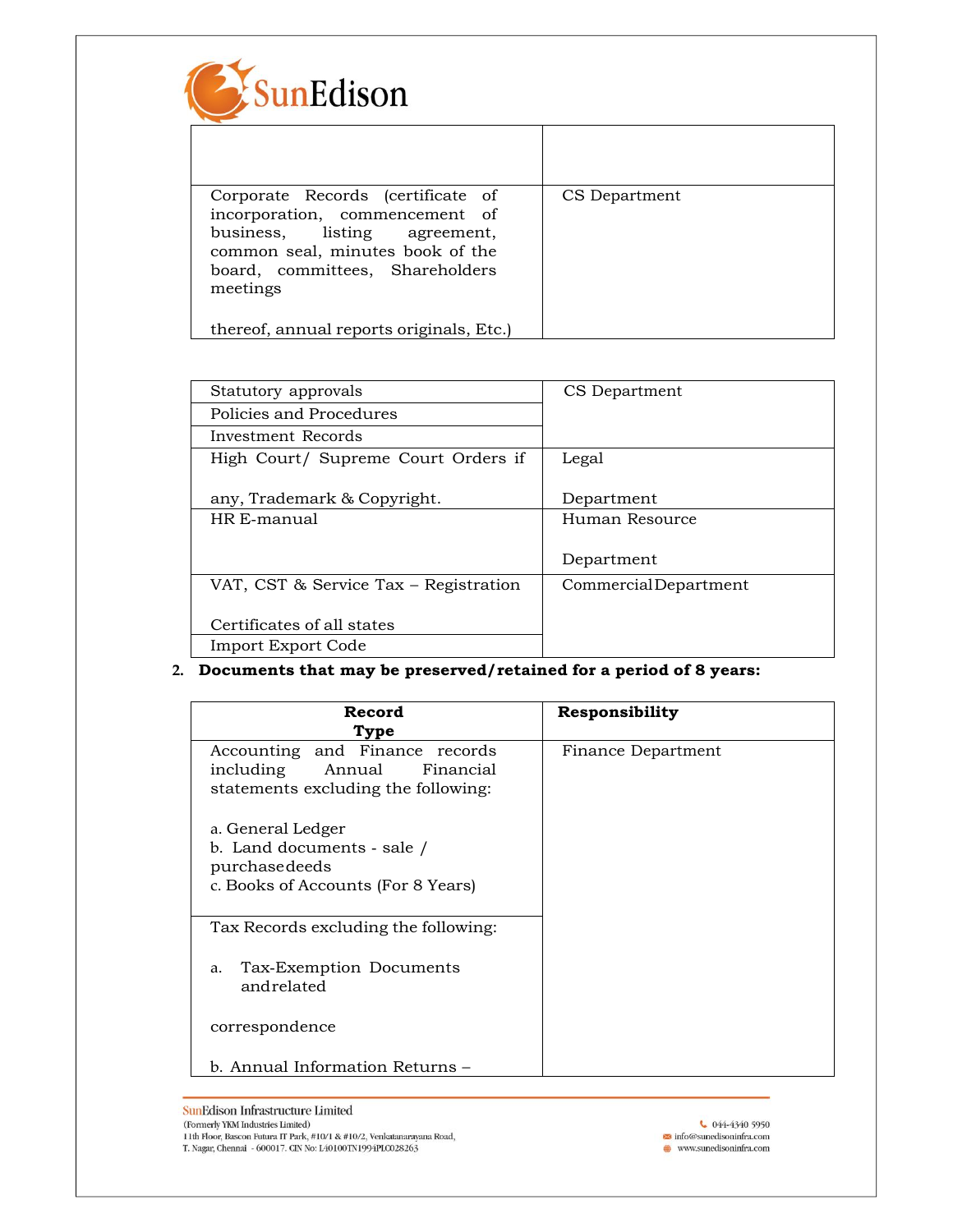| SunEdison                                                                                                         |                        |
|-------------------------------------------------------------------------------------------------------------------|------------------------|
| <b>Stateand Central</b>                                                                                           |                        |
| Compliance related records<br>excludingthe                                                                        | Secretarial Department |
| following:                                                                                                        |                        |
| a. FEMA/ RBI related documents<br>andfilings<br>b. Register of Members                                            |                        |
| Legal Records:                                                                                                    | Legal Department       |
| a. Litigation, Arbitration files & Records<br>Contracts entered into by<br>$\mathbf{b}$ .<br>the Company with its |                        |
| customers.                                                                                                        |                        |

Additionally certain types of records will be retained for a certain period of time, as identified below:

| <b>Record Type</b>                          | Responsibility     |
|---------------------------------------------|--------------------|
| Accounting and Finance records:             | Finance Department |
| Central excise documents (including         |                    |
| duplicate for transporter copy of bills) (5 |                    |
| Yearsafter                                  |                    |
|                                             |                    |
| assessment)                                 |                    |
|                                             |                    |
|                                             |                    |
| a. General Agreements (including loan       |                    |
| documents) (8 Years after expiry)           |                    |

SunEdison Infrastructure Limited (Formerly YKM Industries Limited)<br>11th Floor, Bascon Futura IT Park, #10/1 & #10/2, Venkatanarayana Road, T. Nagar, Chennai - 600017. CIN No: L40100TN1994PLC028263

 $044-43405950$  $\bullet$  info@sunedisoninfra.com<br> $\bullet$  www.sunedisoninfra.com